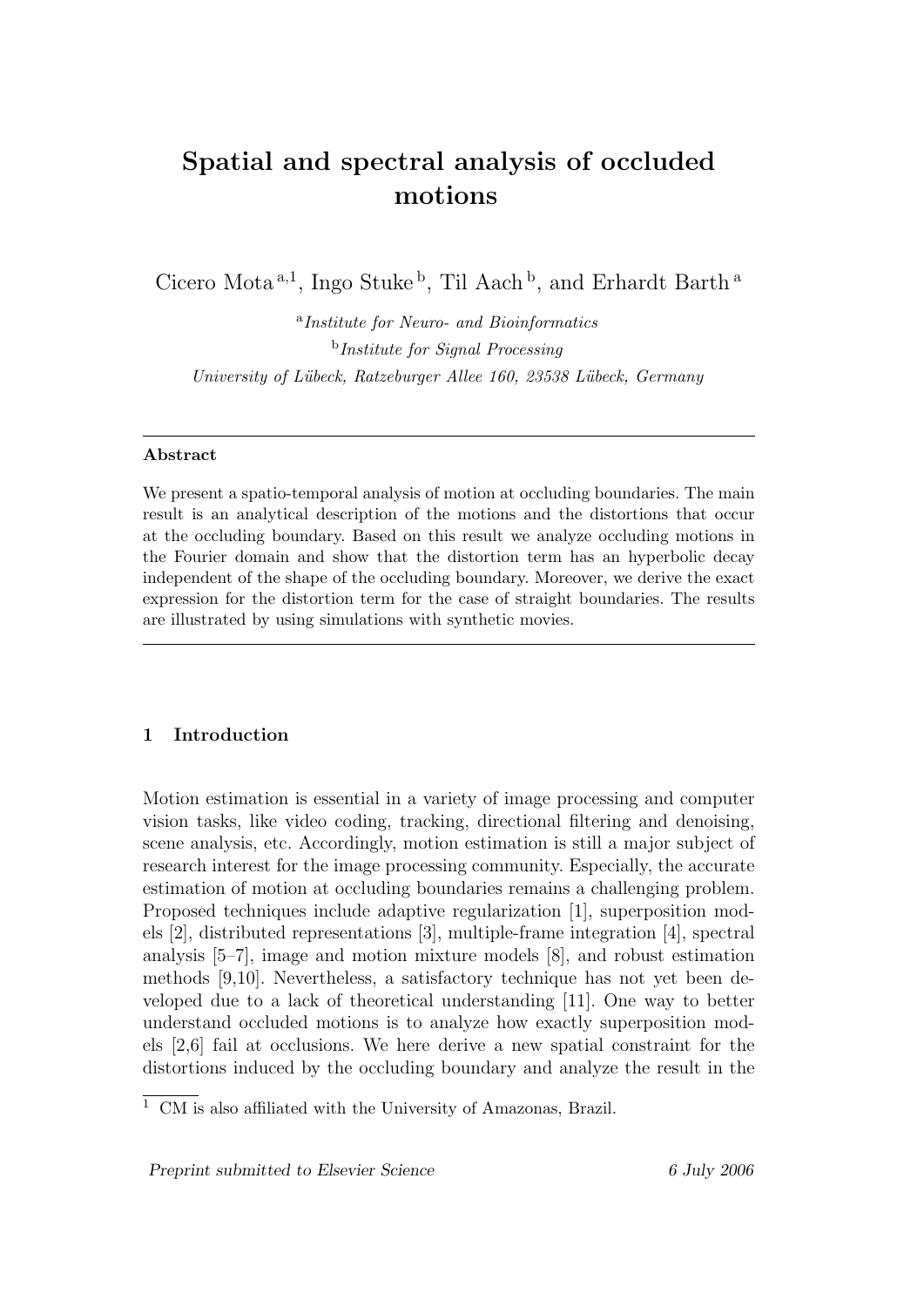Fourier domain. The results are based on earlier work on transparent and occluded motions [12–15]. The model of occlusion that we use is due to Fleet and Langley [5] who also analyzed occluded motions in the Fourier domain. This type of analysis was further developed in [7,11]. Alternative spatial approaches have been developed in [3,4]. Before presenting the new results in the spatial and Fourier domain, we will briefly review the problem of motion estimation by pointing out the transitions needed from single to transparent and finally occluded motions.

#### 1.1 Single motion

We represent an image sequence by a function  $f(\mathbf{x}, t)$ , where  $\mathbf{x} = (x, y)$  and t are the space and time variables. Under the hypothesis that image intensity changes only due to motion, the well-known Brightness Constancy Constraint Equation (BCCE) applies [16]:

$$
\frac{\mathrm{d}f}{\mathrm{d}t} = v_x f_x + v_y f_y + f_t = 0,\tag{1}
$$

where  $\mathbf{v} = (v_x, v_y)$  is the velocity and  $f_x, f_y, f_t$  denote the partial derivatives of f. Different methods have been proposed to estimate the motion field by using Equation (1). A review of available methods can be found in [17].

#### 1.2 Transparent motions

Equation (1) has been extended for the case of multiple transparent motions by Shizawa and Mase [18,2]. They model transparent motions as the superposition

$$
f(\mathbf{x},t) = g_1(\mathbf{x},t) + g_2(\mathbf{x},t)
$$
\n(2)

of two image sequences. Under the assumption of locally constant motions, the layers can be modeled as  $g_1(\mathbf{x}, t) = g_1(\mathbf{x} - t\mathbf{u})$  and  $g_2(\mathbf{x}, t) = g_2(\mathbf{x} - t\mathbf{v})$ both moving with constant velocities  $\mathbf u$  and  $\mathbf v$  respectively. Let the operator  $\alpha(\mathbf{u}) = u_x \frac{\partial}{\partial x} + u_y \frac{\partial}{\partial y} + \frac{\partial}{\partial t}$  denote the derivative along  $\mathbf{u} + \mathbf{e}_t$ , where  $\mathbf{e}_t$  represents the time axis. The operator  $\alpha(\mathbf{v})$  is defined in a similar way. Under the above hypothesis,  $\alpha(\mathbf{u})$ ,  $\alpha(\mathbf{v})$  commute and therefore

$$
\alpha(\mathbf{u})\alpha(\mathbf{v})f(\mathbf{x},t) = 0.
$$
\n(3)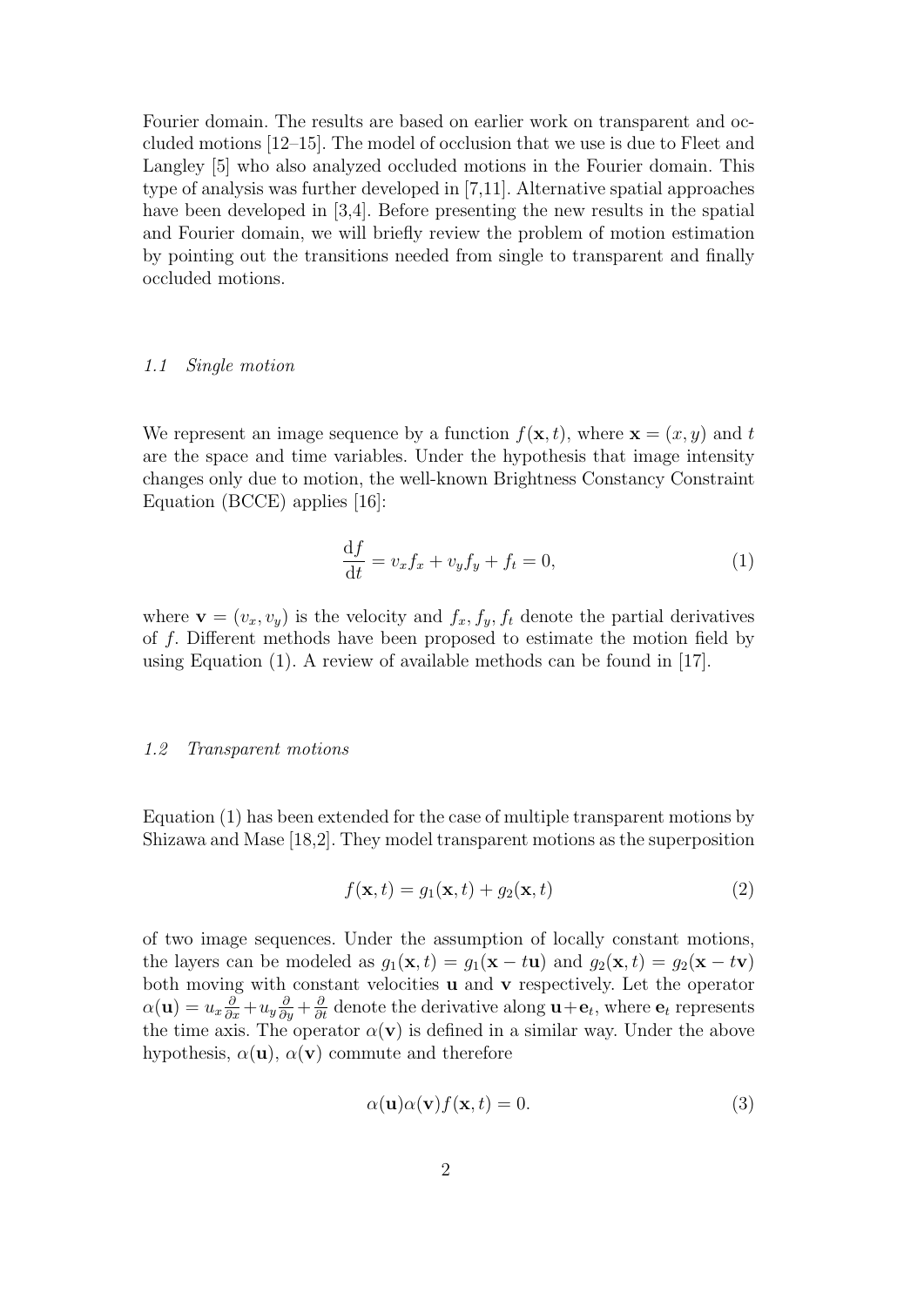#### 1.3 Occluded motions

Let us suppose that a foreground object moves with constant velocity **u** and the background moves with constant velocity v. The image sequence can be modeled by [5]

$$
f(\mathbf{x},t) = \chi(\mathbf{x}-t\mathbf{u})g_1(\mathbf{x}-t\mathbf{u}) + [1-\chi(\mathbf{x}-t\mathbf{u})]g_2(\mathbf{x}-t\mathbf{v}). \tag{4}
$$

where

$$
\chi(\mathbf{x}) = \begin{cases} 1 \text{ if } \mathbf{x} \in \Omega \\ 0 \text{ otherwise} \end{cases}
$$
 (5)

and  $\Omega$  is the support of the foreground object.

Since the motion constraint  $\alpha(\mathbf{u})f(\mathbf{x}, t) = 0$  is valid in the interior of  $\Omega$  and the constraint  $\alpha(\mathbf{v})f(\mathbf{x},t) = 0$  is valid in the exterior of  $\Omega$ , the constraint  $\alpha(\mathbf{u})\alpha(\mathbf{v})f(\mathbf{x},t) = 0$  is valid everywhere but at the occluding boundary. We therefore analyze the distortion induced by the occluding boundary, i.e. the residual of the superposition constraint.

# 2 Spatial analysis of motion at occluding boundaries

We apply the operator  $\alpha(\mathbf{u})\alpha(\mathbf{v})$  to the motion model at the occluding boundary under the hypothesis of 'locally constant motions'.

By applying the operator  $\alpha(\mathbf{u})$  to Equation (4), we obtain

$$
\alpha(\mathbf{u})f(\mathbf{x},t) = [1 - \chi(\mathbf{x} - t\mathbf{u})]\alpha(\mathbf{u})[g_2(\mathbf{x} - t\mathbf{v})].
$$
 (6)

 $\alpha(\mathbf{u})[g_2(\mathbf{x}-t\mathbf{v})]$  in the above equation simplifies to  $(\mathbf{u}-\mathbf{v})\cdot\nabla g_2(\mathbf{x}-t\mathbf{v})$ . Therefore,

$$
\alpha(\mathbf{u})\alpha(\mathbf{v})f(\mathbf{x},t) = -\alpha(\mathbf{v})\big[\chi(\mathbf{x}-t\mathbf{u})\big](\mathbf{u}-\mathbf{v})\cdot\nabla g_2(\mathbf{x}-t\mathbf{v}).\tag{7}
$$

The derivatives of the discontinuous mask  $\chi$  need to be taken in the sense of distribution theory [19]. In Appendix A, we show that

$$
\alpha(\mathbf{v})[\chi(\mathbf{x}-t\mathbf{u})] = (\mathbf{u}-\mathbf{v}) \cdot \mathbf{N}(\mathbf{x}-t\mathbf{u}) \delta(B(\mathbf{x}-t\mathbf{u}))
$$
(8)

where  $B(\mathbf{x}) = 0$  determines the boundary of  $\Omega$  and  $\mathbf{N}(\mathbf{x}) = \nabla B(\mathbf{x})$  is the unit normal to the boundary. We have therefore proven the following

**Proposition 1** If an image sequence is given by Equation  $\left(\frac{1}{4}\right)$  then

$$
\alpha(\mathbf{u})\alpha(\mathbf{v})f(\mathbf{x},t) = q(\mathbf{x},t,\mathbf{u},\mathbf{v})\delta(B(\mathbf{x}-t\mathbf{u})),
$$
\n(9)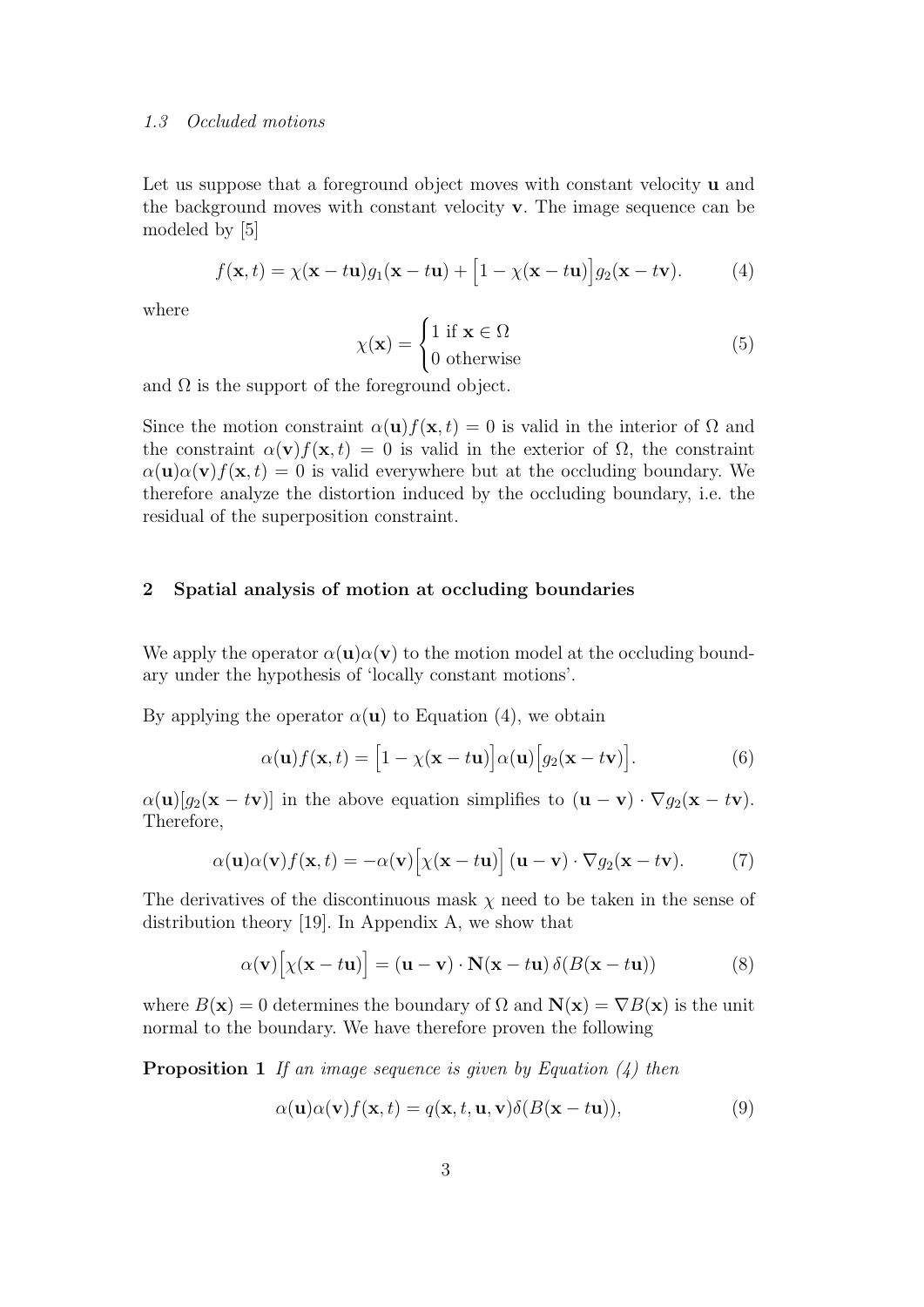where

$$
q(\mathbf{x}, t, \mathbf{u}, \mathbf{v}) = -(\mathbf{u} - \mathbf{v}) \cdot \mathbf{N}(\mathbf{x} - t\mathbf{u}) (\mathbf{u} - \mathbf{v}) \cdot \nabla g_2(\mathbf{x} - t\mathbf{v}). \tag{10}
$$

Equation (9) has a simple intuitive meaning:  $\alpha(\mathbf{u})\alpha(\mathbf{v})f(\mathbf{x}, t)$  vanishes almost everywhere but at the occluding boundary where it becomes a Dirac distribution due to the discontinuity at the boundary of the mask  $\chi$ . Thus, motion estimation fails at occlusions because both Equations (1) and (3) are not valid at points on the occluding boundary. The valid equation is Equation (9). To estimate two occluding motions we can therefore either use Equation (3) but do not integrate at occlusion points where we have motion discontinuities [14,15], or solve Equation (9) to perform the estimation.

Moreover, there are a few conclusions to be drawn from Equations (9) and (10): the distortion is (i) restricted to the occluding boundary, (ii) minimal when the normal to the boundary is orthogonal to the relative motion (the difference between fore- and background motions) and maximal when the two vectors are aligned, (iii) proportional to the intensity gradient of the background pattern. Some of these relationships are illustrated in the Fourier domain by Figures 2 to 4.

## 3 Fourier analysis of motion at occluding boundaries

The Fourier-domain analysis of motion is known to be intuitive and has led to novel methods, e.g., based on the observation that a single motion corresponds to a plane. The Fourier analysis of occluded motions, however, has so far been restricted to the case of straight image boundaries. We shall here overcome this restriction by using the result of the previous section. In the following we represent by capital letters the Fourier transform of the corresponding signal, e.g.,  $F$  is the Fourier transform of  $f$ .

To simplify notation, we set

$$
h(\mathbf{x}) = -(\mathbf{u} - \mathbf{v}) \cdot \mathbf{N}(\mathbf{x}) \delta(B(\mathbf{x})). \tag{11}
$$

With this notation, the residual in the right-hand side of Equation (9) becomes

$$
r(\mathbf{x},t) = (\mathbf{u} - \mathbf{v}) \cdot \nabla g_2(\mathbf{x} - t\mathbf{v})h(\mathbf{x} - t\mathbf{u})
$$
(12)

and in the Fourier domain

$$
R(\boldsymbol{\xi}, \xi_t) = 2\pi \mathbf{j} \Big[ (\mathbf{u} - \mathbf{v}) \cdot \boldsymbol{\xi} \, G_2(\boldsymbol{\xi}) \delta(\mathbf{v} \cdot \boldsymbol{\xi} + \xi_t) \Big] * \Big[ H(\boldsymbol{\xi}) \delta(\mathbf{u} \cdot \boldsymbol{\xi} + \xi_t) \Big]. \tag{13}
$$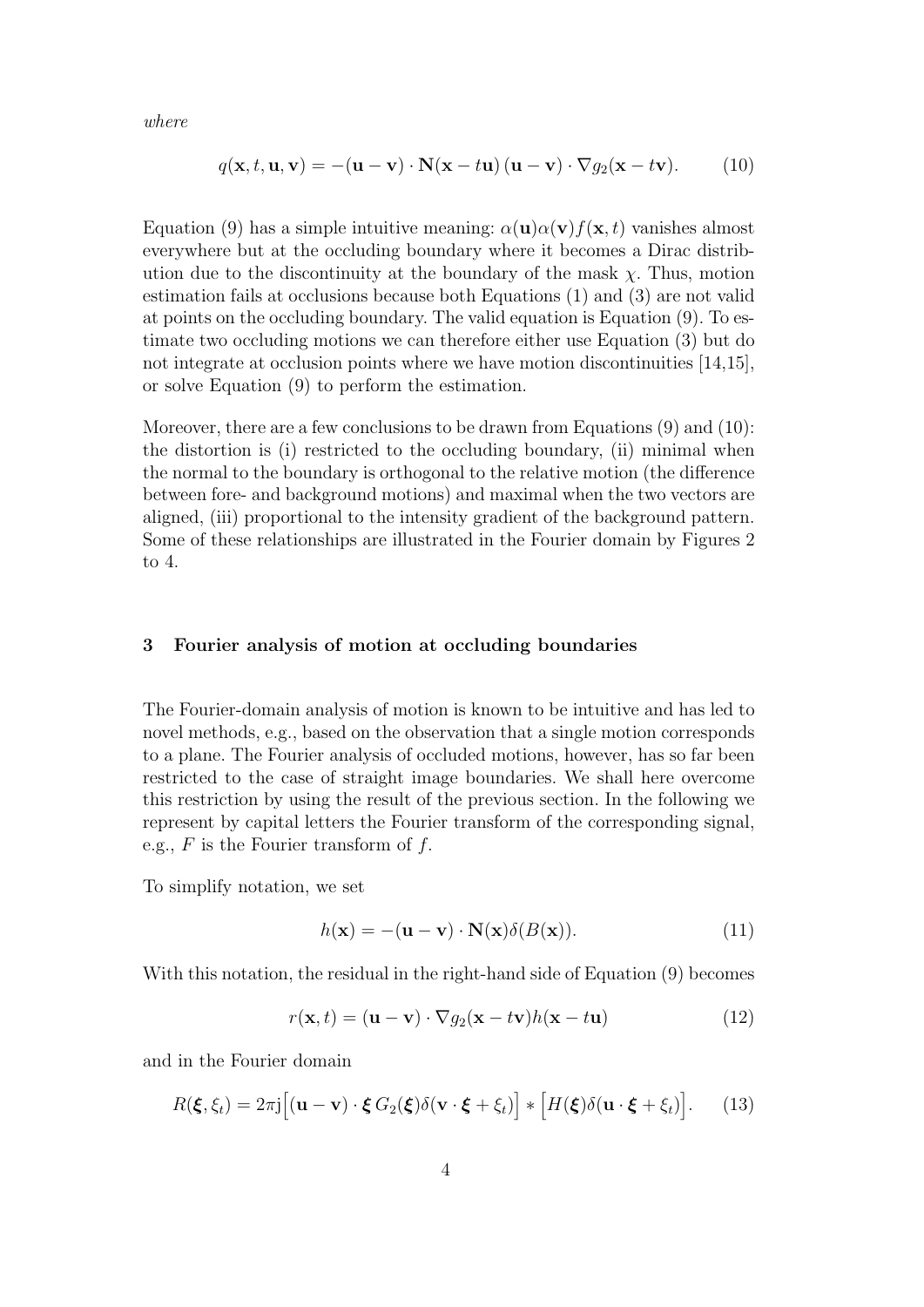The expansion of the above convolution involves the integration of

$$
\delta(\mathbf{v} \cdot \boldsymbol{\omega} + \omega_t) \, \delta(\mathbf{u} \cdot \boldsymbol{\xi} + \xi_t - \mathbf{u} \cdot \boldsymbol{\omega} - \omega_t) \tag{14}
$$

in the variables  $\boldsymbol{\omega}, \omega_t$ . That is, we have to integrate a  $\delta$ -line with support L defined by the solution of

$$
\mathbf{v} \cdot \boldsymbol{\omega} + \omega_t = 0
$$
  

$$
\mathbf{u} \cdot \boldsymbol{\omega} + \omega_t = \mathbf{u} \cdot \boldsymbol{\xi} + \xi_t.
$$
 (15)

The cross section of this  $\delta$ -line is  $d = |(\mathbf{u} + \mathbf{e}_t) \times (\mathbf{v} + \mathbf{e}_t)|^{-1}$  (see [20]). Note that  $(\mathbf{u} - \mathbf{v}) \cdot \boldsymbol{\omega} = \boldsymbol{u} \cdot \boldsymbol{\xi} + \xi_t$  and thus factors out of the integral. Therefore,

$$
R(\boldsymbol{\xi}, \xi_t) = 2d\pi \mathbf{j}(\mathbf{u} \cdot \boldsymbol{\xi} + \xi_t) \int_L G_2(\boldsymbol{\omega}) H(\boldsymbol{\xi} - \boldsymbol{\omega}) \, \mathrm{d}s,\tag{16}
$$

where  $s$  is the arc-length of  $L$ . We have therefore proven the following

**Proposition 2** The spectrum of  $f(\mathbf{x}, t)$  is given by

$$
F(\boldsymbol{\xi}, \xi_t) = A(\boldsymbol{\xi})\delta(\mathbf{u} \cdot \boldsymbol{\xi} + \xi_t) + B(\boldsymbol{\xi})\delta(\mathbf{v} \cdot \boldsymbol{\xi} + \xi_t) + C(\boldsymbol{\xi}, \xi_t)
$$
(17)

where

$$
C(\boldsymbol{\xi},\xi_t) = \frac{d}{2\pi \mathbf{j}(\mathbf{v}\cdot\boldsymbol{\xi} + \xi_t)} \int_L G_2(\boldsymbol{\omega}) H(\boldsymbol{\xi} - \boldsymbol{\omega}) \, \mathrm{d}s. \tag{18}
$$

The first two components of the sum in Equation (17) are the two motion planes and the third component defined by Equation (18) is the distortion term.

Note that the shape of the distortion term is determined by the hyperbolic decay, as long as  $H(\omega)$  is limited, because the support L of the integral does not change if  $\xi + \xi_t e_t$  belongs to the plane  $\mathbf{u} \cdot \xi + \xi_t = c$ . For any practical purpose it is safe to assume  $H(\boldsymbol{\omega})$  since

$$
|H(\boldsymbol{\omega})| \le |\mathbf{u} - \mathbf{v}| \text{length}(B). \tag{19}
$$

The spectrum of occlusion has been analyzed by Beauchemin *et al.* under the assumption of a straight boundary [21,22,7,11,23]. They found that, in this case,

$$
A(\boldsymbol{\xi}) = \left[\pi \delta(\boldsymbol{\xi}) + \frac{1}{jN \cdot \boldsymbol{\xi}} \delta(N^{\perp} \cdot \boldsymbol{\xi})\right] * G_1(\boldsymbol{\xi})
$$
  
\n
$$
B(\boldsymbol{\xi}) = (1 - \pi) G_2(\boldsymbol{\xi}),
$$
\n(20)

where  $N^{\perp}$  is a unity vector normal to N. They also recognized the hyperbolic decay of  $C(\xi, \xi_t)$  but the exact expression of the distortion remained unspecified. We will now use the above results to determine  $C(\xi, \xi_t)$ . If the support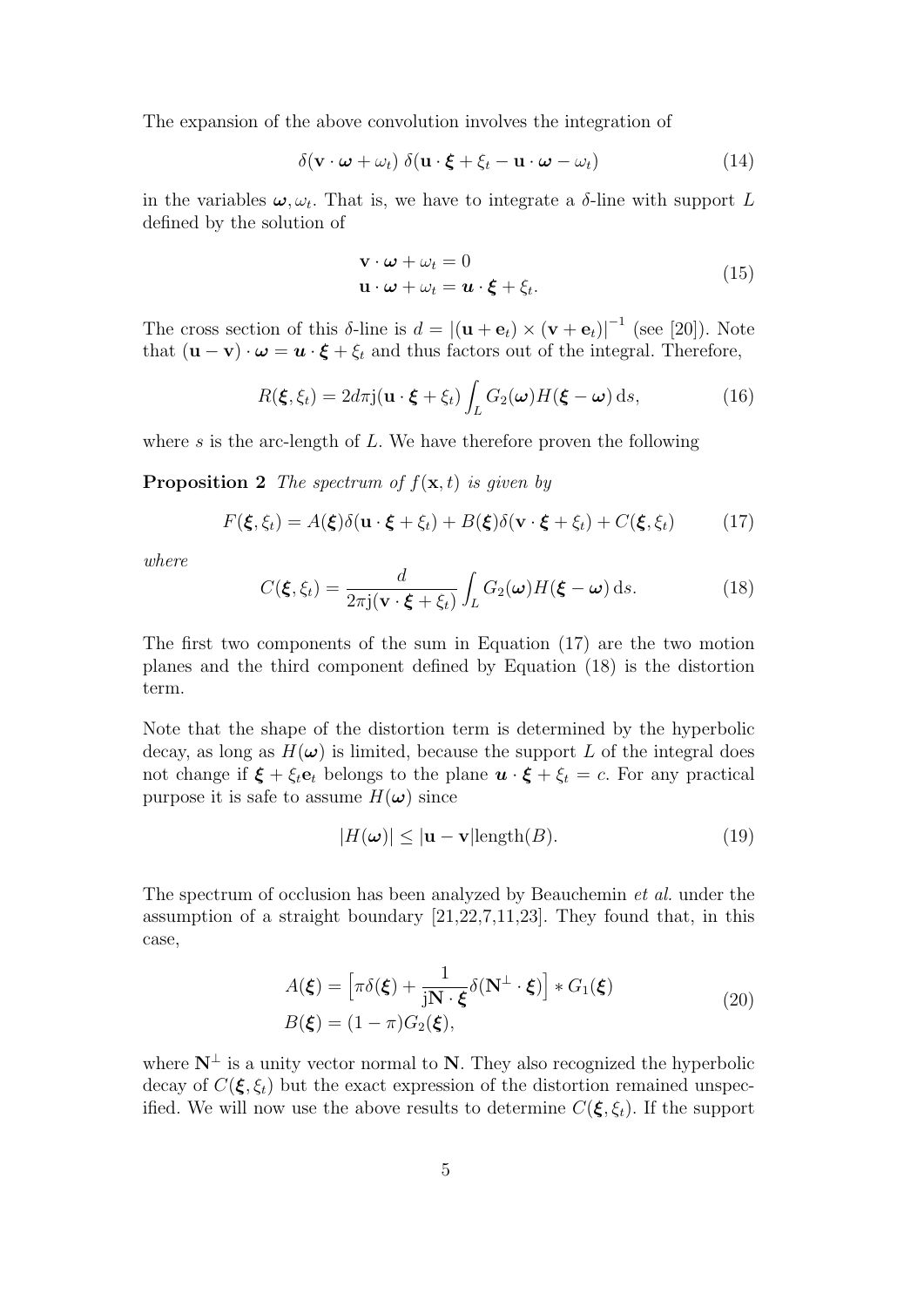$\Omega$  of the occluding signal is a half-plane, the border of occlusion is the line  $B(\mathbf{x}) = \mathbf{N} \cdot \mathbf{x} = 0$  and we can evaluate the integral in Equation (18). In this case, we have

$$
h(\mathbf{x}) = -(\mathbf{u} - \mathbf{v}) \cdot \mathbf{N} \delta(\mathbf{N} \cdot \mathbf{x}) \tag{21}
$$

and in the Fourier domain

$$
H(\xi) = -(\mathbf{u} - \mathbf{v}) \cdot \mathbf{N} \, \delta(\mathbf{N}^{\perp} \cdot \xi). \tag{22}
$$

Replacement of  $H(\xi)$  in Equation (18) (or directly in Equation (13)) gives us

$$
C(\xi, \xi_t) = \frac{\text{sign}((\mathbf{u} - \mathbf{v}) \cdot \mathbf{N})}{2\pi \mathbf{j}(\mathbf{v} \cdot \xi + \xi_t)} G_2(\boldsymbol{\omega})
$$
(23)

where

$$
\omega = \omega(\xi, \xi_t) = \frac{(\mathbf{u} \cdot \xi + \xi_t)\mathbf{N} + \xi \cdot \mathbf{N}^\perp (\mathbf{u} - \mathbf{v})^\perp}{(\mathbf{u} - \mathbf{v}) \cdot \mathbf{N}}.
$$
(24)

Therefore, it is straightforward to conclude that the profile of the distortion function is hyperbolic along lines with orientation  $\mathbf{N} - \mathbf{u} \cdot \mathbf{N} \mathbf{e}_t$  because along such lines  $\omega(\xi, \xi_t)$  is constant; and has the same profile as the occluded signal along the planes  $\mathbf{v} \cdot \boldsymbol{\xi} + \xi_t = c$ .

### 4 Experimental results

The experimental results are based on synthetic imagery and are meant to illustrate the above theoretical results. We use noise patterns for both the foreground and the background. The shapes of foreground and background are shown in Figure 1. The radius of the small circle was 30 pixels and of the large circle 128 pixels. Both foreground and background move and the directions of motion are indicated in the captions of Figures 2 and 3. In addition, noise (SNR 30 dB) was added to the resulting movies such as to view the spectral structures relative to this realistic noise level. The movies are 128 pixels large in all three directions and have been windowed with a Hanning window such that the shown spectra visualize local properties of the movies. In all figures the residual is depicted by subtracting the spectra of occlusion and transparency. Accordingly to Equation 18 the most blurred plane corresponds to the spectrum of occlusion. This is clearly seen in Figures 2 (c); 3 (b) and (c); and 4 (b), (c) and (f) . For better visualization, the amplitude spectrum is shown after taking the logarithm.

Figure 2 shows results obtained for a straight occluding boundary - see Figure 1 (a). By comparison of (a) and (b) we note that, according to Equation (10), transparent and occluded motions are equivalent if the motions of the occluding layers are such that the distortion term is zero (relative motion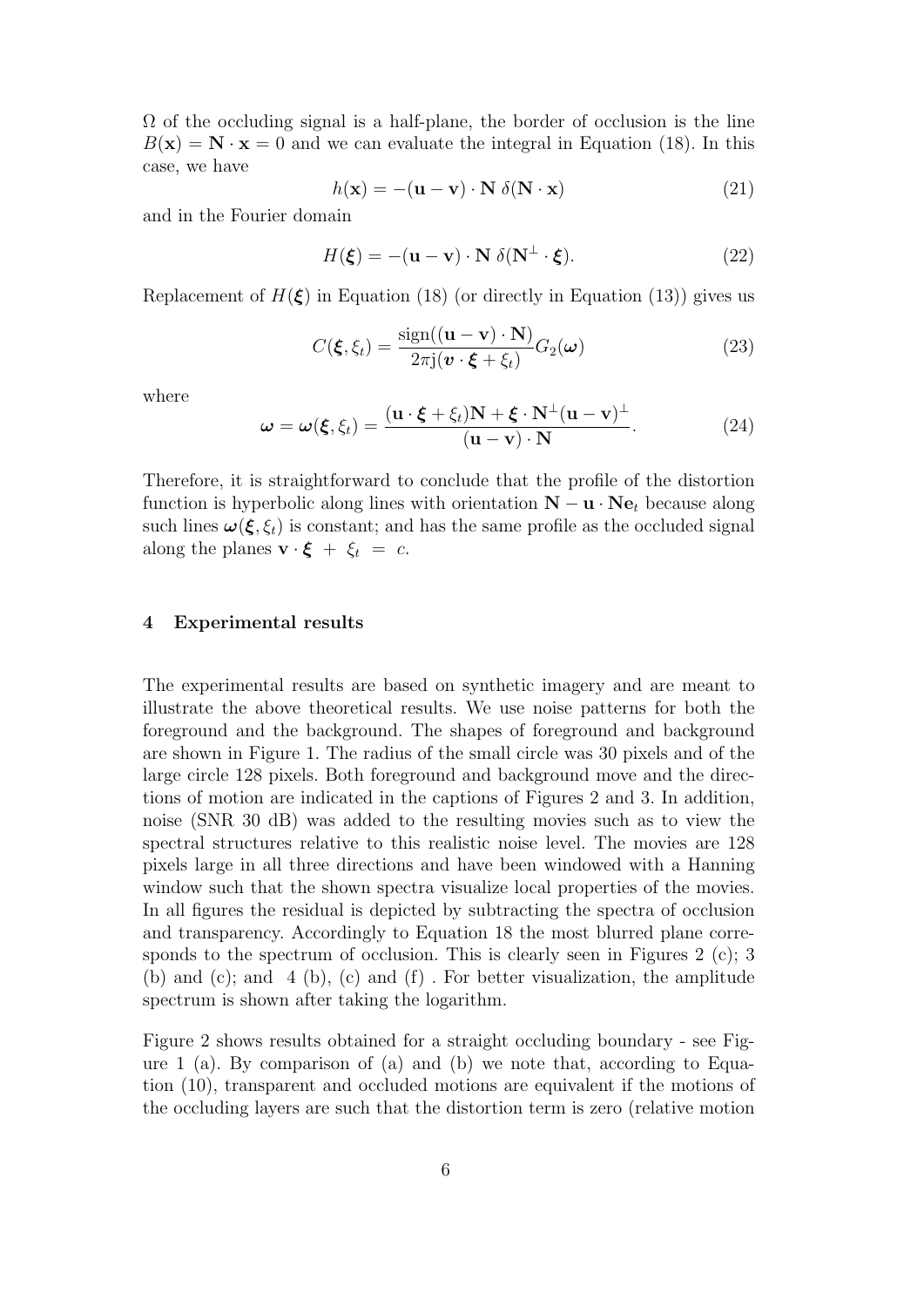

Fig. 1. The shape of different objects with noisy texture moving in front of a noisy background. Superposition is either transparent or occluding.

perpendicular to the boundary normal). Panel (c) shows, again for a straight boundary, the maximum distortion (the relative motion is perpendicular to the boundary). Panel (d) show the distortion due to occlusion, i.e., the difference between (c) and (a).

Figure 3 shows results analogous to those in Figure 2 (b), (c) and (d) but for curved boundaries - see Figure 1 (b). Note in panel (b) that the curvature of the boundary induces a distortion not present in panel (b) of Figure 2. Also note that the distortion is increased when the relative motion direction is approximately perpendicular to the boundary - see panel (c). The distortion due to occlusion is shown in panel (d). No substantial difference is observable between the maximal distortion for curved and straight boundaries - compare Figure 2 (d) against 3 (d).

Figure 4 show results for highly curved boundaries. It demonstrates that 2D features like dots and corners are good features to track even in the case of occluded motions - see Figure 1 (c) and (d). For the corner, the distortion is less than for straight boundaries and it varies less with the directions of motion, compare against Figure 2 (c) and Figure 3 (c). panels (b) and (c). For the small circle in (f) the distortion obviously does not depend on the directions of motions relative to the normal since the normals point in all directions. The distortion due to occlusion are shown in panels (d) and (g) for the corner and small circle respectively.

# 5 Discussion

Although the problem of estimating motion at occluding boundaries has already been studied extensively, we have here added an important missing part, which is an equation that describes motion at the occluding boundary including the expression for the distortion term given both in the spatial and the Fourier domains.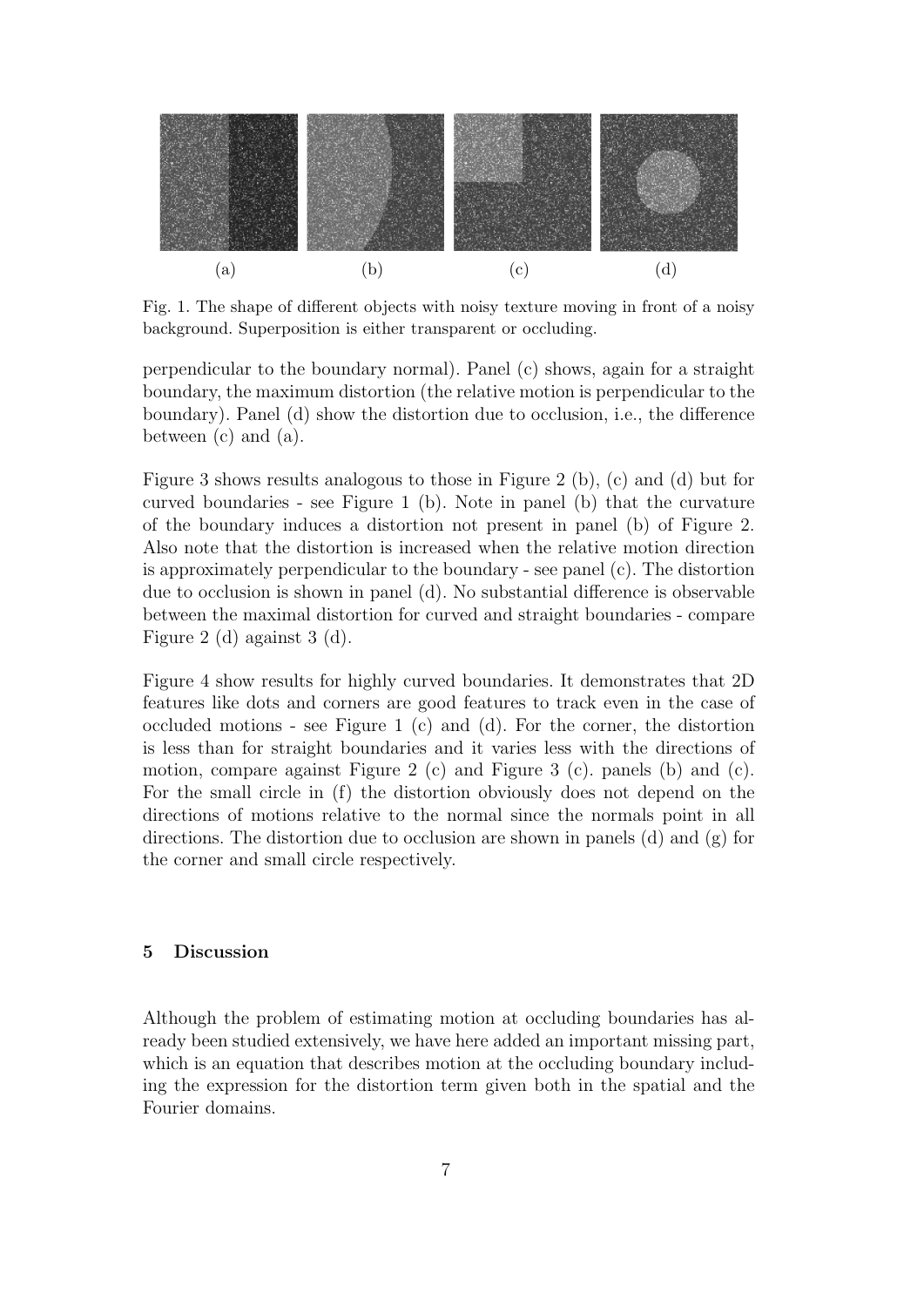

Fig. 2. Straight boundaries. Shown are the amplitude spectra  $(\xi_t = 64)$  of (a) a transparent sequence with velocities  $\mathbf{u} = (1,1)$  and  $\mathbf{v} = (-1,1)$ ; (b) an occlusion sequence with straight boundary and velocities  $\mathbf{u} = (1, 1)$  and  $\mathbf{v} = (1, -1)$  for the foreground and background respectively; (c) an occlusion sequence with straight boundary and velocities  $\mathbf{u} = (1, 1)$  and  $\mathbf{v} = (-1, 1)$ ; (d) the difference between (c) and (a). Note how the distortion due to the occlusion depends on the relative motion and the normal to the boundary: no distortion in (b), maximal distortion in (c). In (d) we can clearly see the hyperbolic decay of the distortion term.

By our spatial analysis we have been able to show precisely what distortions are to be expected when algorithms based on superposition models are used to estimate motion at occlusions. This result is the basis for the subsequent Fourier analysis.

Fourier analysis has revealed that the decay of the distortion is hyperbolic for both straight and curved boundaries. Previously this result had been validated only for straight boundaries [21,22,7,11,23]. Moreover, we have determined the exact expression for the distortion term for the case of straight boundaries.

Our synthetic examples illustrate the results by showing that (i) both transparent and occluded motions lie in two planes if the relative motions are orthogonal to the normal of the occluding boundary, (ii) the distortion is similar in shape for straight and curved boundaries and somewhat smaller for curved boundaries because the normal changes within the integration region, (iii) motion estimation is more reliable at corners and curved boundaries due to a smaller distortion term.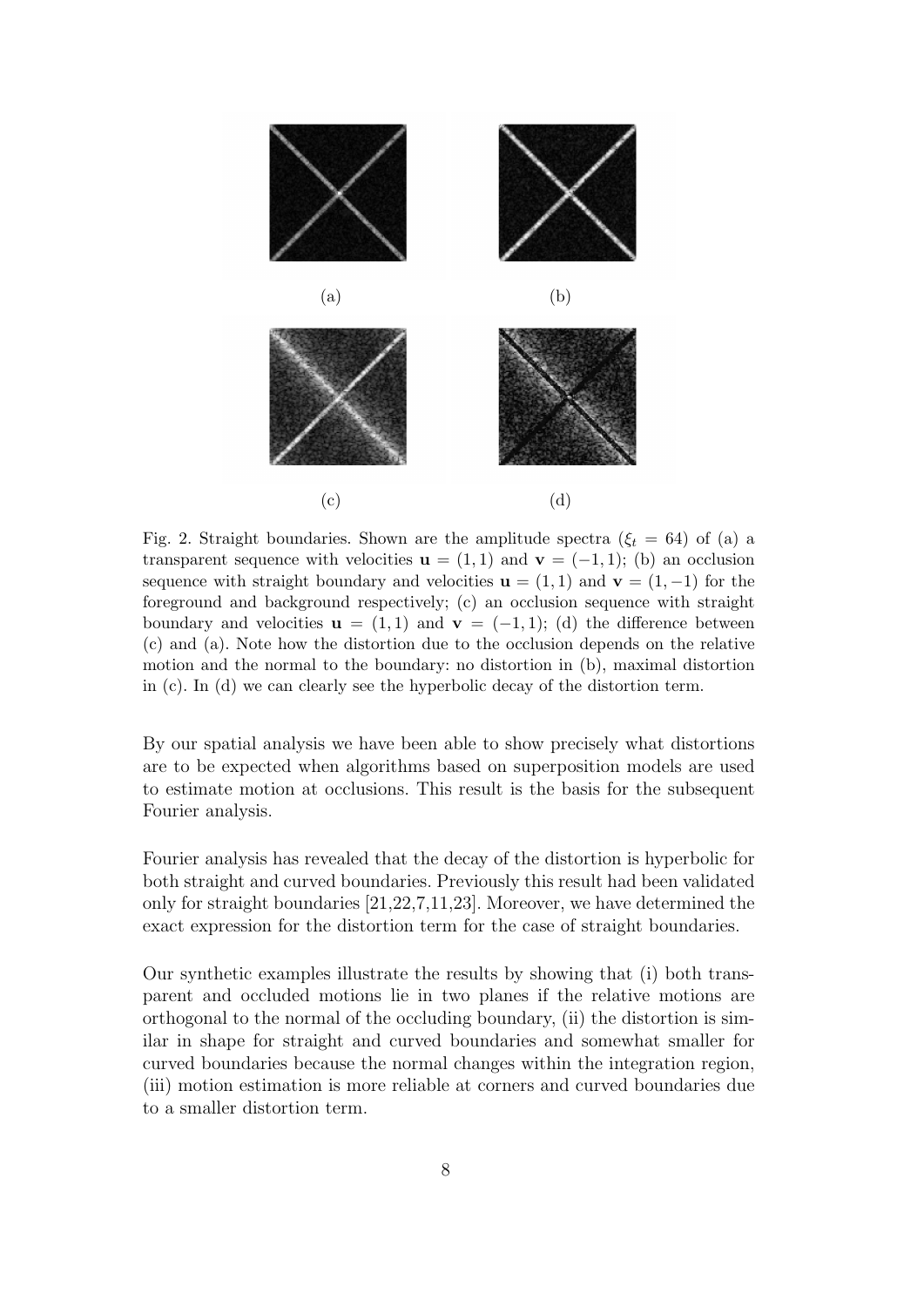

Fig. 3. Curved boundaries. Shown are the amplitude spectra  $(\xi_t = 64)$  of (a) a transparent sequence with a large circular foreground object that moves with velocity  $\mathbf{u} = (1, 1)$  over a background that moves with  $\mathbf{v} = (1, -1)$ ; (b) same as in (a) but occlusion. (c) same as in (b) but velocity  $\mathbf{v} = (-1,1)$ ; (d) the difference between (c) and (a). Maximal and minimal distortion is again observable.

We conclude that the performance of algorithms based on either superposition models or the estimation of motion planes in the Fourier domain will be largely affected by the direction of the relative motion and the orientation of the boundary. In the particular but frequent case of stationary backgrounds, the distortion term depends only on the direction of motion relative to the orientation of the occluding boundary.

#### Acknowledgements

This work has been supported by the DFG under Ba 1176/7–2. We thank the reviewers for valuable suggestions.

### References

[1] E. C. Hildreth, The computation of the velocity field, Proceedings of the Royal Society of London B 221 (1984) 189–220.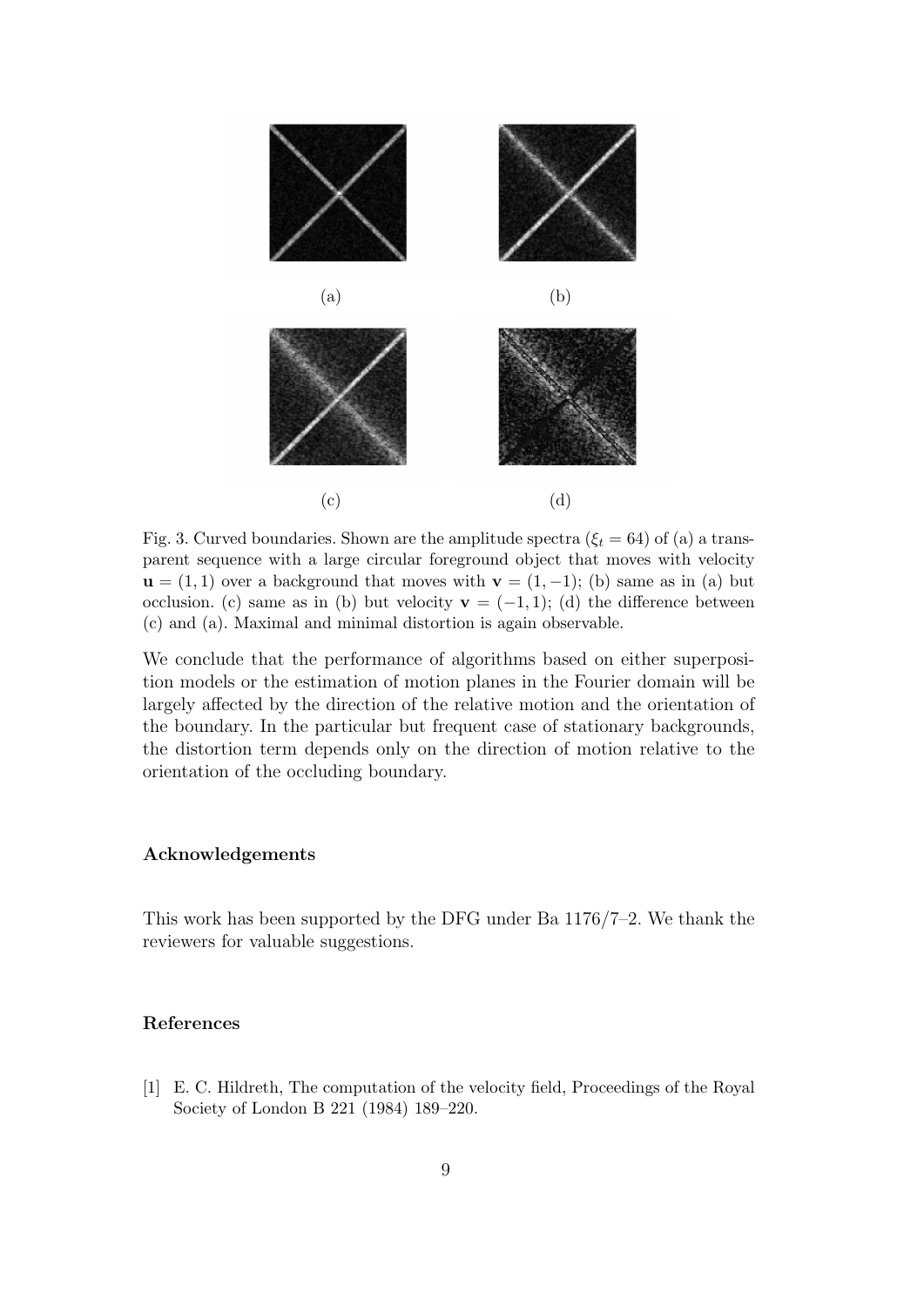

Fig. 4. Good features to track. Shown are the amplitude spectra ( $\xi_t = 64$ ) of (a) a transparent sequence with a corner-shaped object as foreground, and velocities  $u = (1, 1)$  and  $v = (1, -1)$ ; (b)same as in (a) but occlusion; (c) same as in (b) but velocities  $\mathbf{u} = (1, 1)$  and  $\mathbf{v} = (-1, 1)$ ; (d) the difference between (c) and (a); (e) a transparent sequence with a small circular foreground object and velocities  $\mathbf{u} = (1, 1)$  and  $\mathbf{v} = (-1, 1)$ ; (f) same as in (e) but occlusion; and (g) the difference between (f) and (e).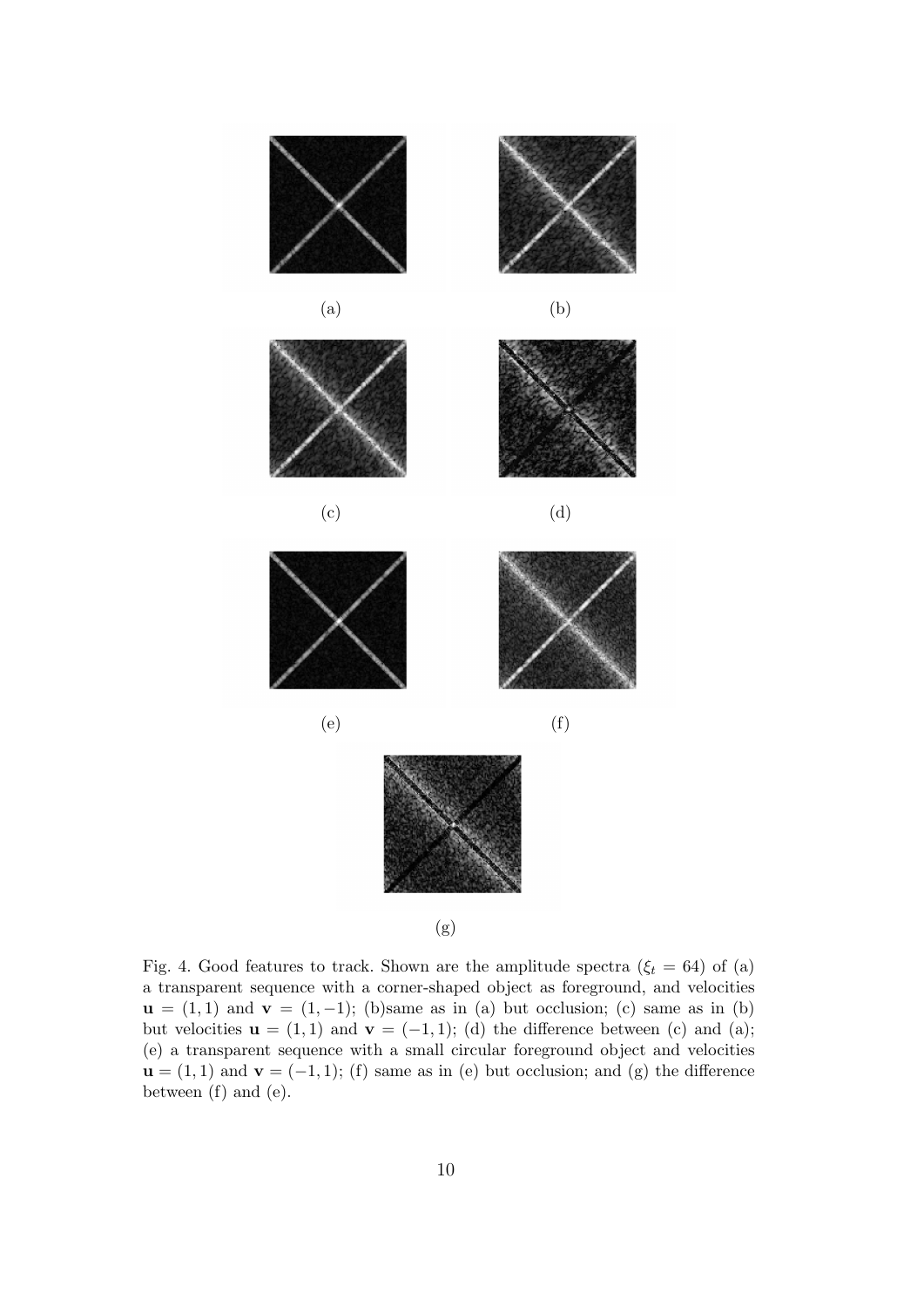- [2] M. Shizawa, K. Mase, A unified computational theory for motion transparency and motion boundaries based on eigenenergy analysis, in: IEEE Conf. Computer Vision and Pattern Recognition, IEEE Computer Press, Maui, HI, 1991, pp. 289–95.
- [3] T. Darrell, E. Simoncelli, Nulling filters and the separation of transparent motions, in: IEEE Conf. Computer Vision and Pattern Recognition, IEEE Computer Press, New York, 1993, pp. 738–9.
- [4] M. Irani, B. Rousso, S. Peleg, Computing occluding and transparent motions, International Journal of Computer Vision 12 (1) (1994) 5–16.
- [5] D. J. Fleet, K. Langley, Computational analysis of non-Fourier motion, Vision Research 34 (22) (1994) 3057–79.
- [6] D. Vernon, Decoupling Fourier components of dynamic image sequences: a theory of signal separation, image segmentation and optical flow estimation, in: H. Burkhardt, B. Neumann (Eds.), Computer Vision - ECCV'98, Vol. 1407/II of LNCS, Springer Verlag, 1998, pp. 68–85.
- [7] S. S. Beauchemin, J. L. Barron, The frequency structure of 1D occluding image sequences, IEEE Trans. Pattern Analysis and Machine Intelligence 22 (2) (2000) 200–6.
- [8] Y. Weiss, E. H. Adelson, A unified mixture framework for motion segmentation: Incorporating spatial coherence and estimating the number of models, in: IEEE Conf. Computer Vision and Pattern Recognition, 1996, pp. 321–6.
- [9] J. Y. A. Wang, E. H. Adelson, Layered representation for motion analysis, in: IEEE Conf. Computer Vision and Pattern Recognition, New York, 1993, pp. 361–6.
- [10] J. Y. A. Wang, E. H. Adelson, Representing moving images with layers, IEEE Transactions on Image Processing 3 (5) (1994) 625–38.
- [11] W. Yu, G. Sommer, S. Beauchemin, K. Daniilidis, Oriented structure of the occlusion distortion: is it reliable?, IEEE Trans. Pattern Analysis and Machine Intelligence 24 (9) (2002) 1286–90.
- [12] C. Mota, I. Stuke, E. Barth, Analytic solutions for multiple motions, in: Proc. IEEE Int. Conf. Image Processing, Vol. II, IEEE Signal Processing Soc., Thessaloniki, Greece, 2001, pp. 917–20.
- [13] I. Stuke, T. Aach, C. Mota, E. Barth, Estimation of multiple motions: regularization and performance evaluation, in: B. Vasudev, T. R. Hsing, A. G. Tescher, T. Ebrahimi (Eds.), Image and Video Communications and Processing 2003, Vol. 5022 of Proceedings of SPIE, 2003, pp. 75–86.
- [14] E. Barth, I. Stuke, C. Mota, Analysis of motion and curvature in image sequences, in: Proc. IEEE Southwest Symp. Image Analysis and Interpretation, IEEE Computer Press, Santa Fe, NM, 2002, pp. 206–10.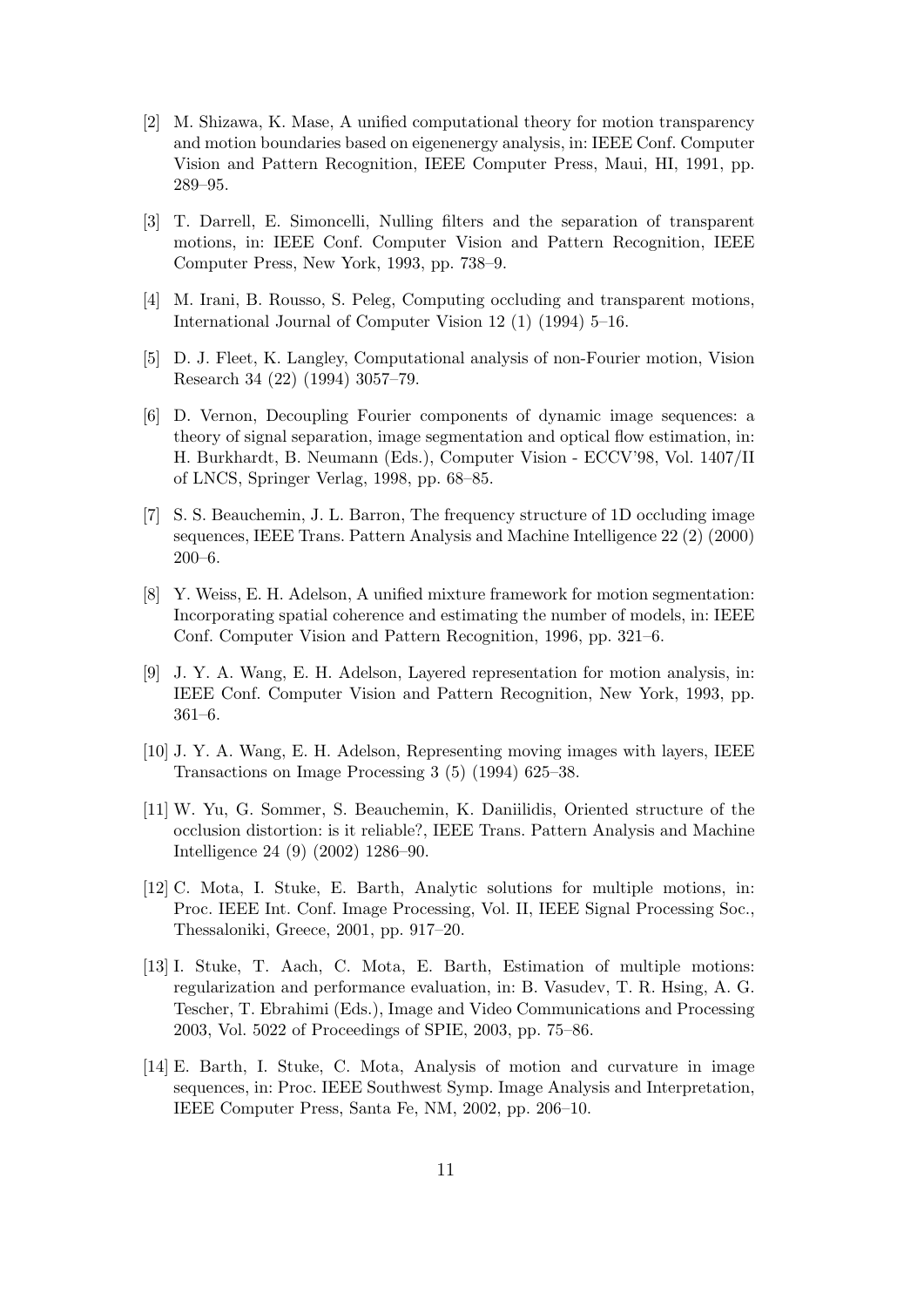- [15] E. Barth, I. Stuke, T. Aach, C. Mota, Spatio-temporal motion estimation for transparency and occlusion, in: Proc. IEEE Int. Conf. Image Processing, Vol. III, IEEE Signal Processing Soc., Barcelona, Spain, 2003, pp. 69–72.
- [16] B. Horn, B. Schunck, Determining optical flow, Artificial Intelligence 17 (1–3) (1981) 185–203.
- [17] H. Haußecker, H. Spies, Motion, in: B. Jähne, H. Haußecker, P. Geißler (Eds.), Handbook of Computer Vision and Applications, Vol. 2, Academic Press, 1999, pp. 309–96.
- [18] M. Shizawa, K. Mase, Simultaneous multiple optical flow estimation, in: IEEE Conf. Computer Vision and Pattern Recognition, Vol. I, IEEE Computer Press, Atlantic City, NJ, 1990, pp. 274–8.
- [19] F. G. Friedlander, M. Joshi, Introduction to the Theory of Distributions, 2nd Edition, Cambridge University Press, 1999.
- [20] R. Bamler, Mehrdimensionale lineare Systeme, Springer-Verlag, 1989.
- [21] S. S. Beauchemin, K. Daniilidis, R. Bajcsy, Computing multiple image motions, in: Vision Interface 99, 1999, pp. 544–51.
- [22] W. Yu, K. Daniilidis, S. Beauchemin, G. Sommer, Detection and characterization of multiple motion points, in: IEEE Conf. Computer Vision and Pattern Recognition, Vol. I, IEEE Computer Press, Fort Collins, CO, 1999, pp. 171–7.
- [23] W. Yu, G. Sommer, K. Daniilidis, Multiple motions analysis: in spatial or in spectral domain?, Computer Vision and Image Understanding 90 (2) (2003) 129–52.

# A Appendix – Evaluation of  $\alpha(\mathbf{v})[\chi(\mathbf{x}-t\mathbf{u})]$

Since the mask  $\chi$  is discontinuous, derivatives must be treated using the theory of distributions, i.e., they are defined by 'identities' such as

$$
\langle \frac{\partial \chi}{\partial x}, \phi \rangle = -\int \chi(\mathbf{x}) \frac{\partial \phi}{\partial x}(\mathbf{x}) \, \mathrm{d}\mathbf{x},\tag{A.1}
$$

where  $\phi$  is a Schwartz test function, e.g., a smooth function with compact support.

We will first show that

$$
-\alpha(\mathbf{v})[\chi(\mathbf{x}-t\mathbf{u})] = (\mathbf{u}-\mathbf{v}) \cdot \nabla \chi(\mathbf{x}-t\mathbf{u}).
$$
 (A.2)